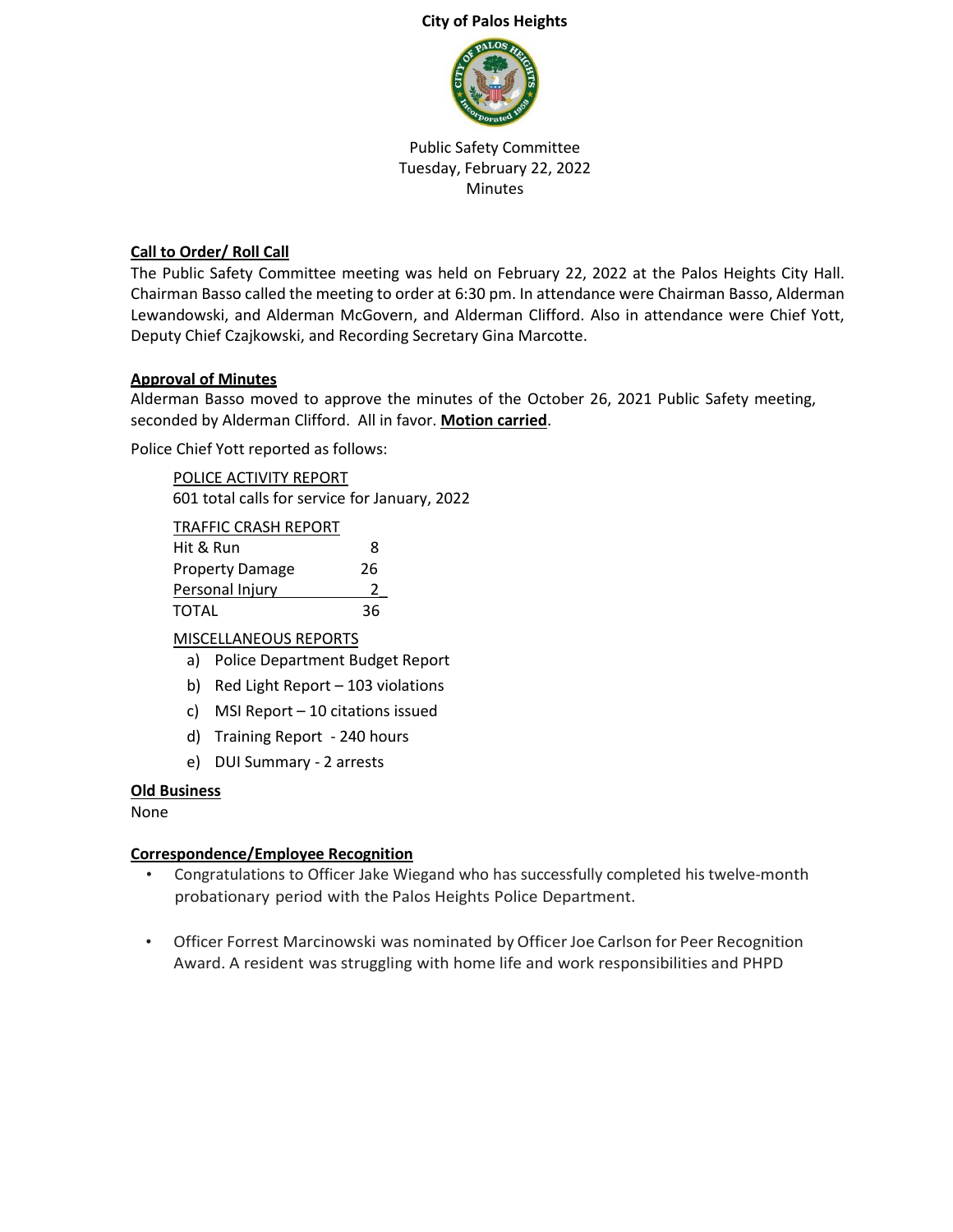had numerous service calls at this residence, during one of the final contacts, his wife was especially complementary to the care and compassion Forrest showed both her, and her husband during his troubles.

- One of the Administrator's from Promedica, which is the new operator of the former Manor Care facility, was very impressed and highly complementary of the professionalism both displayed by our PHPD and PHFD officers.
- Sergeant Jeff Crowley nominated both Officer Tony Delaney and Officer Eric Czajkowski for Peer Recognition Award. Both officers responded to an incident for an ambulance assist. They were immediately met by the patient's wife who directed them tothe victim who was lying on the floor, unresponsive. Without delay, they initiated CPR until the fire department arrived to take over. They were able to console the wife while obtaining pertinent medical information about the victim. The victim's wife was most appreciative to both departments and couldn't thank them enough.
- On Tuesday, December 28, 2021, at approximately 2:17AM, an armed robbery was reported at the Shell gas station, located at 12121 S Ridgeland Ave. Palos Heights police officers, who had recently completed a fatal automobile crash, responded to and secured the scene. They learned from the victim clerk that two male suspects entered the gas station, one being armed with a handgun, and ordered the clerk to the ground. Lottery tickets, cigarettes, and cash were taken during the armed robbery. Palos Heights PD crime scene investigators processed the scene and video surveillance footage was analyzed.

Palos Heights PD detectives spearheaded and lead a multi-jurisdictional effort with police departments locally, and as far away as Jasper County, Indiana, as they had similar incidents occur within their jurisdictions.

On February 1, 2022, Palos Heights detectives took the suspect, 30 year-old Sedgwick REAVERS into custody, subsequently acquiring and executing search warrants on residences and vehicles associated with REAVERS in Chicago, IL in the following hours.Evidence corroborating REAVERS's involvement with the armed robberies was seized as a result of the search warrants.

On February 2, 2022, Palos Heights detectives presented the case to the Cook County State's Attorney's Office, at which time felony approval was given for Armed Robbery and Unlawful Use of a Weapon, receiving substantial bonds of\$2 million dollars for eachArmed Robbery charge, and \$1 million dollars for a violation of bond.

The Palos Heights Police Department prides itself on providing top-quality professional services to the community we serve, with our capabilities and professionalism unmatchedby departments of similar size, as we daily provide services typically associated with large departments.

We thank our community for the resounding praise we received on social media for our success in this investigation, and Sergeant Parnitzke individually recognized the extraordinary work done by the following members with letters of recognition: